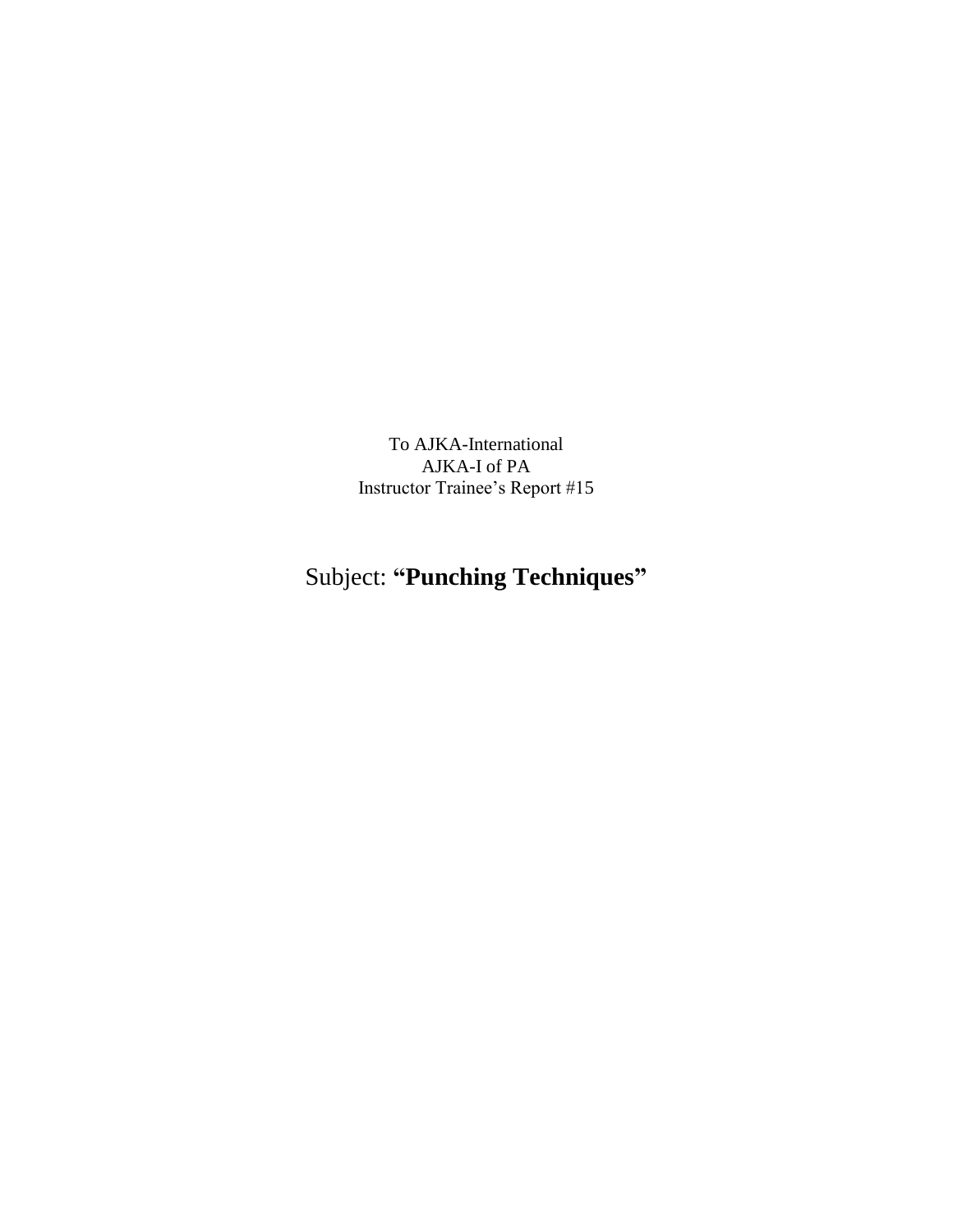To AJKA-International AJKA-I of PA Instructor's Trainee Report #15 Subject: "Punching Techniques"

Punching is one of the most effective and most often used karate technique. One of the reasons for this is that karate attempts to capitalize upon the natural reactions of a body in fight-or-flight mode. Chief among these reactions is an attempt to push danger (in the form of an attacker) away from oneself. It is this natural thrusting action which the technique of punching builds upon.

Punching is a thrusting motion that directs the force generated by the body's action directly along the line that connects the puncher and the target. Punching techniques in Karate are called *tsuki* or *zuki*. <sup>1</sup> Contact is usually made with the first two knuckles (*seiken*).<sup>2</sup> However, punching techniques can also make use of the fore-fist, one knuckle fist, and fore-knuckle fist.

Since it is the thrusting rather than striking that defines a punch as a punch, it should be noted that a punch does not require a fist. Many punching technique do employ fists: hook punches (kagi zuki), short punches (kizami zuki), straight punches (choku zuki), reverse punches (gyaku zuki), and step-in punches (oi zuki); many do not such as: Bear hand (kumade), eagle hand (washide), palm heel punch (teisho zuki), and tiger mouth (koko) are all examples of punches in which no fist is used.

Before punching the karate-ka must property form their fist. Forming a fist is done by flexing the tips of the fingers inward tightly until pressing against the upper part of the palm, at the base of the fingers. Then squeezing tightly inwards, until the fist is made. The side of the thumb is then press tightly against the side of the flexed index finger. This is followed by sliding the thumb until it rests tightly against the two first flexed fingers. As the little finger tends to eventually relax, it is important to keep it tight at all times.  $3$ 

 $\overline{a}$ <sup>1</sup> *Oyama, Masutatsu (2004). Mas Oyama's Classic Karate. Translated by Tomoko Murakami. New York: London: Sterling; Chrysalis (distributor). p. 13.*

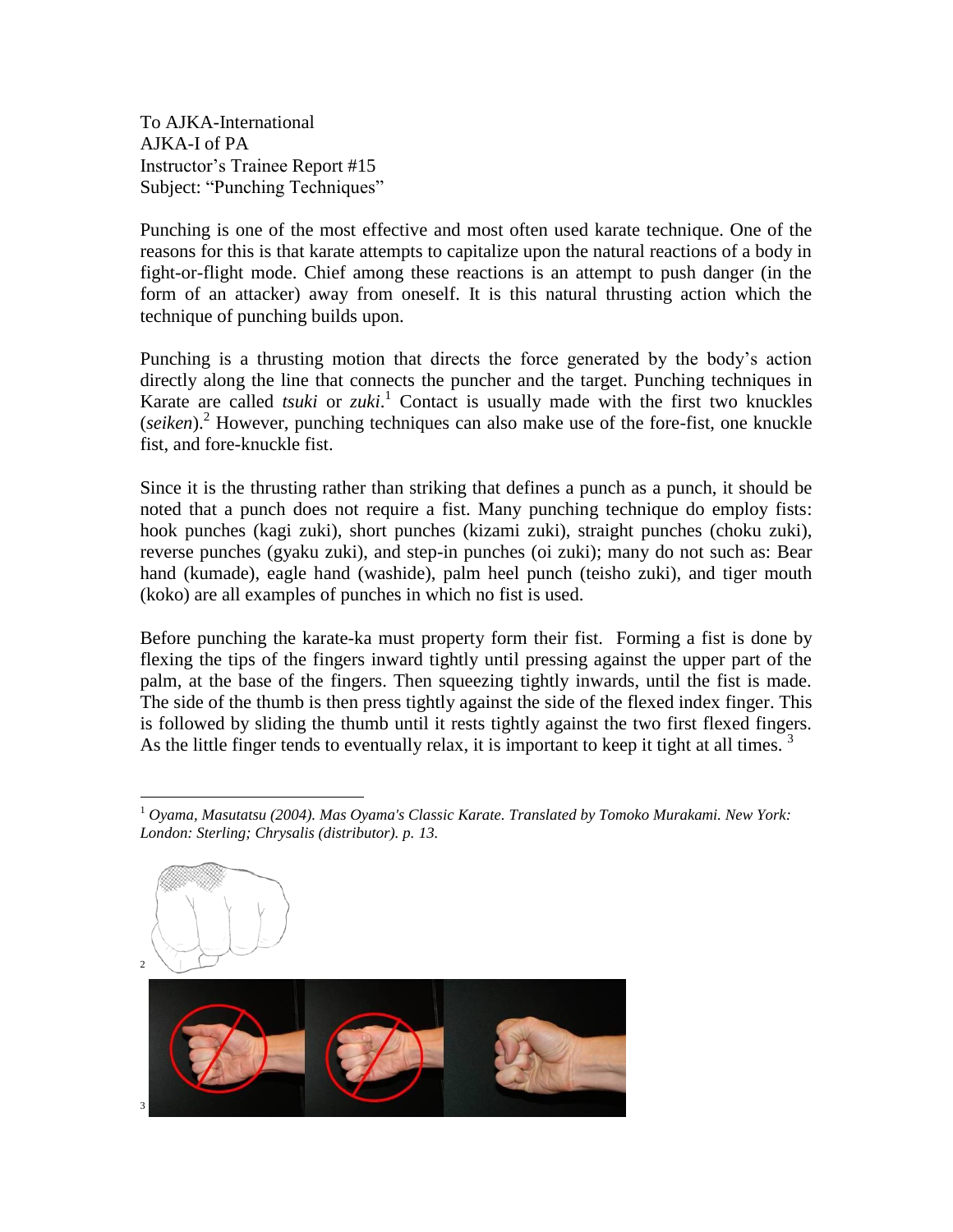Another requirement of a punch is that it starts from a moving hip. That hip movement can be generated by body Vibration, Body Rotation, or Body Shifting. Another requirement of a punch is that it employs Expansion and Contraction. A punch itself is an extension of one or more limbs and the connection of that extended technique to the body and through the legs to the surface beneath requires a reactionary force dense body core (Contraction) at the moment of impact.

There are both one handed and two handed punches:

## **One Handed**

| Name                               | Target             | Description                            |
|------------------------------------|--------------------|----------------------------------------|
| Straight Punch (choku-zuki)        | Face, solar        | Straight outward thrust of             |
|                                    | plexus, lower      | fist from the hip                      |
|                                    | abdomen            |                                        |
| Reverse Punch (gyaku-zuki)         | solar<br>Face,     | Punching with the hand                 |
|                                    | plexus, lower      | which is the same side as              |
|                                    | abdomen            | the rear foot                          |
| Lunge Punch (oi-zuki)              | Face, solar        | Fore-fist straight punching            |
|                                    | plexus, lower      | which the punching hand                |
|                                    | abdomen            | is on the same side as the             |
|                                    |                    | leg moving forward                     |
| One Knuckle Punch (ippon-ken-zuki) | Temple, upper      | Index or middle finger is              |
|                                    | below<br>jaw       | bent to protrude beyond                |
|                                    | nose, between      | the rest of the fist to form           |
|                                    | eyes               | a striking point                       |
| Roundhouse punch (mawashi-zuki)    |                    | Face, side of Rotate the hand almost a |
|                                    | face, side<br>of   | three quarter turn from hip            |
|                                    | body               | to target                              |
| Close Punch (ura-zuki)             | Face, solar        | Twist forearm a quarter                |
|                                    | plexus side of     | turn outward, back of fist             |
|                                    | body               | faces down                             |
| Hook Punch (kagi-zuki)             | $\sigma$ f<br>Side | Punch with the elbow bent              |
|                                    | opponents          | at 90 degrees                          |
|                                    | body or solar      |                                        |
|                                    | plexus             |                                        |

The Choku-zuki is the most widely used technique in all of karate and is extremely strong and quick when the distance is short. It is a straight outward thrust of the fist which is twisted inward 180 degrees simultaneously as it moves from the hip the target. The twisting will create a powerful shock to the target. When attacking face it is called jodanchoku-zuki, solar plexus chudan-choku-zuki and lower abdomen gedan-choku-zuki. The punch is powerful enough to incapacitate the opponent. It is important to concentrate on the route to the target, speed and concentration of power.